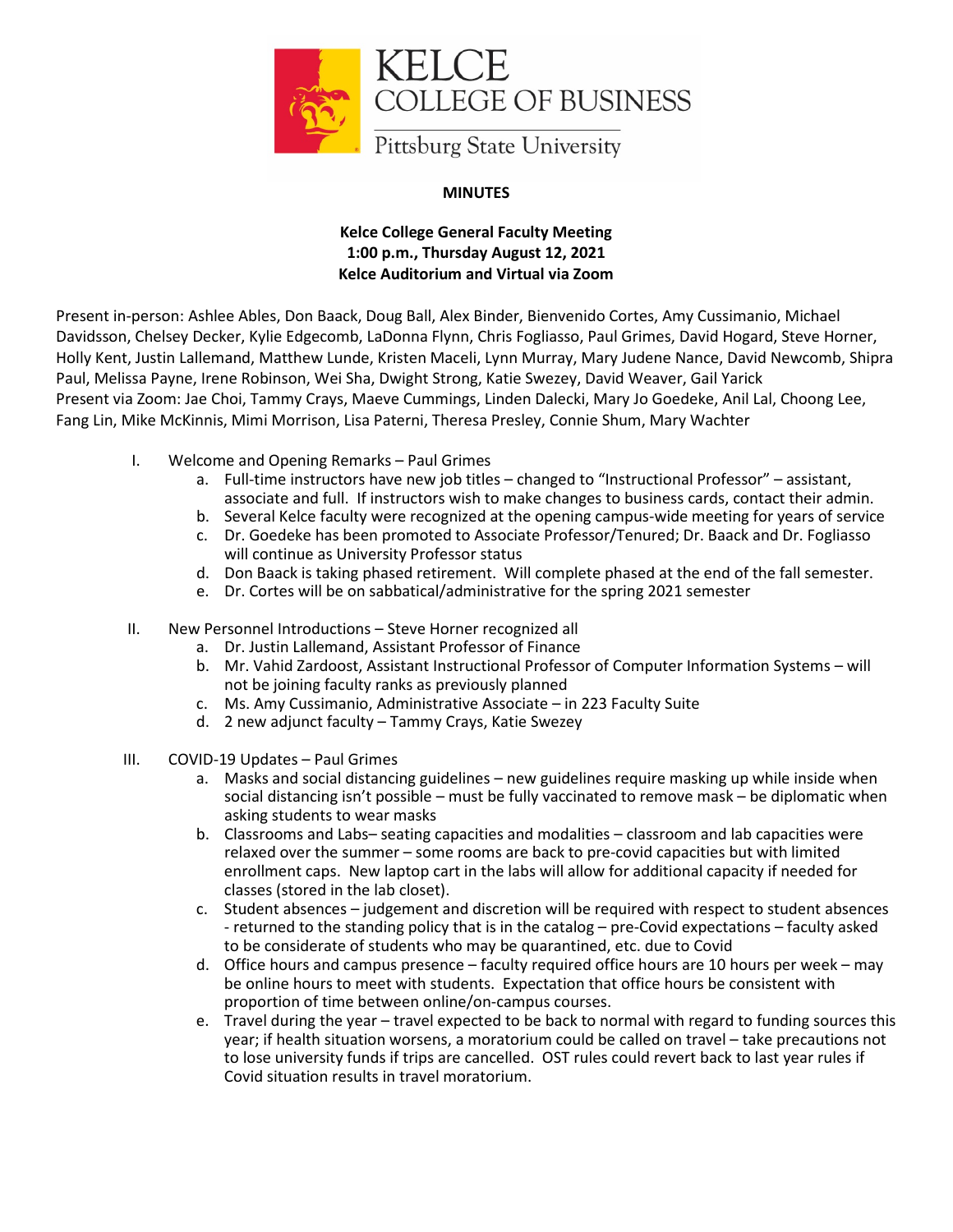- IV. IT Update see handout in packet from Chris Fleury Dr. Grimes reviewed; new Microsoft security software installed for all campus machines; new classroom computers and monitors with webcams, and new laptop cart in lab and for classroom use
	- a. Kylie announced that new university catalog is now updated and on the web contact her for any other updates to our college web pages
- V. Development News/Building Update Holly Kent
	- a. KBOA new member, Joe Harris, President & CEO of Schubert-Mitchell Homes
	- b. Kelce Golf Tournament in Johnson County, Monday, October  $4<sup>th</sup>$  Teams Needed! i. Golf Tournament endowment now totals \$55,000
	- c. Executive on Campus Steve Westfall, October  $12^{th}$  and  $13^{th}$
	- d. Building renovation project did not go out for bids this summer due to short supply of construction materials, prices are higher and could possibly add several million dollars to the bid – waiting on decision to put out for bid – will look at market this fall
	- e. Lance Mosier is new assistant director of development; searching for Kati George's position
	- f. Back to making face to face visits in development
	- g. Skybox for Kelce 9/25 football game
	- h. 10/1/21 President's Society Celebration on campus
- VI. Societal Impact Task Force Report Alex Binder
	- a. New AACSB standards emphasize engagement with stakeholders to provide positive social impact – broadly defined as "business for the good of society"
	- b. Task force was charged with compiling a list of what is currently being done and how to move forward to meet AACSB expectations
		- i. Used AOL survey data from 2020 & survey from 21/SP that was sent out to faculty and students
		- ii. 38 courses at least briefly cover positive societal impact issues
	- c. Recommendations include better recording for what we currently do; could be recorded more simply through Activity Insight; or other ways to report for AACSB accreditation process. Need faculty, Staff and Students to report all activities
	- d. Recommend appointing a committee to monitor societal impact strategy and activity
	- e. Dr. Grimes asked Task Force to meet with KLT to discuss how to coordinate and set focused goals
- VII. College Business Paul Grimes
	- a. Generalist BBA degree proposal update see handout (form required to go through KBOR along with internal forms for legislative process on campus)
		- i. Floor opened for discussion and review of proposal; next step to complete submission is a survey of student interest in proposed program
			- 1. Working on developing proposals for minors in management and finance all majors will then be represented
		- ii. Motion to move forward made by Alex Binder,  $2<sup>nd</sup>$  by Lynn Murray; no additional discussion, voted unanimously to proceed with proposal
	- b. AACSB responses to last review cycle and new 2020 Standards
		- i. Faculty Qualifications Practice Academic (PA) classification edits and edits to Peer Reviewed Journals (PRJ) definition to exclude predatory journals
			- 1. Practice Academics are those who have a terminal degree, but not necessarily research faculty; work directly with outside constituents – only 5-15% of faculty in the college is the target proportion
			- 2. As a result of our last review, AACSB asked that we benchmark this area in comparison to other institutions/sister schools – KLT did this over the summer
			- 3. Re-worded the definition to be more inclusive of activities but expect deeper engagement for those classified as PA
		- ii. Journal Quality revisions to Faculty Qualifications Document and Research Vision Document prepared by KLT (handouts distributed)
			- 1. Library now subscribes to Cabell's database of white (legitimate and recognized) and black (predatory) lists of business journals
		- iii. Discussion and vote on proposed edits
			- 1. Journals add a statement in our guiding values. Dr. Grimes read statement as shown in the handout.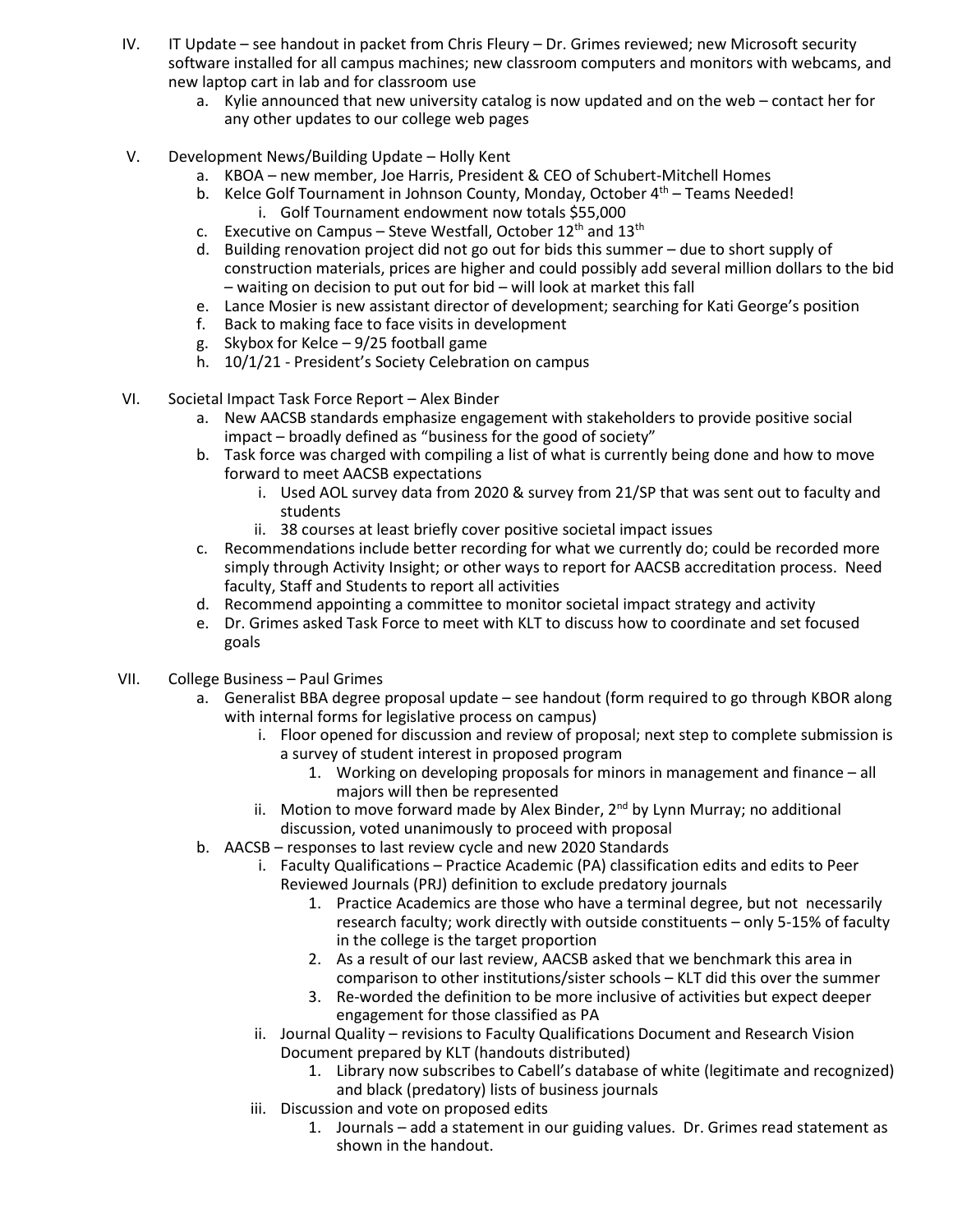- 2. Edits to Scholarly Academic definition added statement excluding predatory journals from definition of PRJs
- 3. Motion to accept edits to both documents Don Baack made the motion to accept with Alex Binder seconding; no discussion; voted unanimously to accept proposed edits to standards
- VIII. General College Announcements Paul Grimes
	- a. Standing Committee assignments (see handout for 2021-2022 faculty committee memberships)
	- b. Faculty Ethics Statement DocuSign PDF forthcoming
	- c. Copy of course syllabi to Amy
	- d. Annual Travel Request Forms Return to admins!
	- e. Digital Measures Update Activity Insight information (Research/Service/Teaching) (Note: new name for product is forthcoming: Watermark Faculty Success)
		- i. Research Copies of publications to Mimi in Dean's Office
- IX. Unit Updates
	- a. Academic Advising and Career Readiness David Hogard
		- i. Busy summer with Pitt Cares and enrollment
		- ii. Thanked faculty and PC's for support of AA office
		- iii. Thanked student employees for their hard work
		- iv. Newly admitted advisees will be assigned advisors in academic areas very soon using new degree audit application developed by ITS
		- v. Plan to provide training and training aids for advisors
		- vi. Career Services is bringing back face-to-face Career Fairs this year (Meet the Firms Day on Sept. 13, Career Expo on Oct. 20)
	- b. Outreach and Business Engagement Lynn Murray
		- i. Planning to host Women in Business initiative events starting in September
		- ii. Kelce picnic is planned for the Tuesday after Labor Day
		- iii. Promotion with Athletics this year will be asking for assistance from faculty to nominate business alumni from football and basketball programs to highlight
	- c. Graduate School of Business Din Cortes
		- i. Introduced Kelce Coordinator for Academic Support and Enactus Advisor Chelsey Decker
		- ii. Application and enrollment rates for PMBA continues to be strong. Currently enrolled 305 students. Graduated 42 students in the spring 2021 semester. Over 20 faculty have participated in teaching courses in PMBA. Over \$3 million has been generated in tuition dollars.
		- iii. Traditional MBA program enrollment numbers continue to decline currently 50 students enrolled. International students are starting to return in limited numbers.
		- iv. MPAcc numbers continue to be stable with about 12 students. Drs. O'Bryan and Presley advise these students.
	- d. Undergraduate School of Business Steve Horner
		- i. KUSB Faculty Meeting next week, August  $19<sup>th</sup>$  at 3:30 p.m.
		- ii. Election to fill Finance seat on the Consolidated P&T Committee
		- iii. Student Organizations sponsors are asked to designate officers as soon as possible and get those names to Mimi
- X. Dean's College Update Paul Grimes
	- a. AACSB Accreditation 2020 Standards Timeline / Preparations for Year of Record
		- i. Summer 2021: Prepared and submitted CIR Application
		- ii. AY 21/22: Completion implementation of actions needed to meet 2020 standards
		- iii. AY 22/23: Year of Record everything that is done within this year is reported
		- iv. AY 23/25: Reaffirmation Site Visit (will request fall 2023)
	- b. Strategic Goals and emphases for the year
		- i. Reviewed the college strategic plan's overall goals Goal 1: Professionalism; Goal 2: Relevance; Goal 3: Growth
		- ii. Items of Emphasis for 2021-22:
			- 1. Objective 1.1 Renovation/Expansion of Building
			- 2. Objective 2.1 Align instruction with workforce/community needs